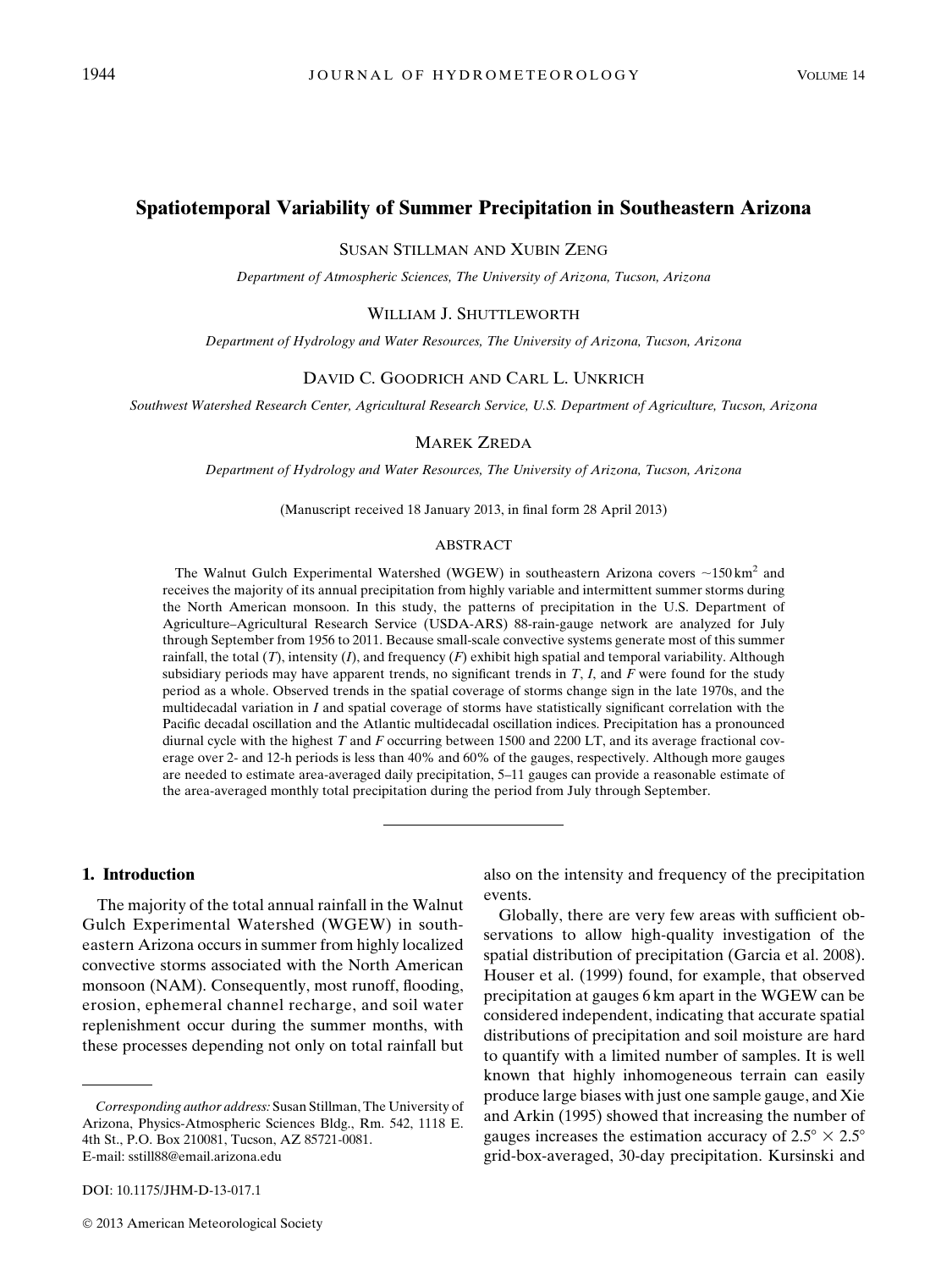Zeng (2006) showed that for a 200 km  $\times$  200 km area in Ohio, different numbers of samples are required to make estimates of area-averaged total, intensity, and frequency, and results are dependent on the threshold precipitation rate.

Notwithstanding these observational challenges, in an analysis based on just six gauges in the WGEW, Nichols et al. (2002) concluded that between the years 1956 and 1996 there was an overall increase in summer precipitation frequency but a decrease in storm intensity, resulting in no observed trend in total precipitation. Goodrich et al. (2008) found the same result of no trend in total summer precipitation for the same six gauges as well as area-averaged total summer precipitation, which holds with 10 more years of precipitation data. Little research has been done on the relationship between climate indices and decadal and multidecadal characteristics of NAM precipitation, although Arias et al. (2012) speculated that the retreat dates of the NAM are related to the Atlantic multidecadal oscillation (AMO). Mantua and Hare (2002), who focused only on winter Pacific decadal oscillation (PDO) indices, found that warm PDO indices correspond with anomalously wet periods in the southwestern United States, defined by a significant correlation between PDO and precipitation. However, using instrument records and geostatistical modeling, Guan et al. (2005) suggested that summer total precipitation over northern New Mexico is not correlated to PDO.

Whereas Goodrich et al. (2008) examined spatial variability in terms of years to uniformity of total precipitation and computed trends in summer, nonsummer, and annual total precipitation, the current study will look at the interannual variability of the spatial distribution and trends in precipitation total, intensity, and frequency and will determine the spatial coverage of individual precipitation events. Kursinski and Zeng (2006) conducted similar analyses; however, they focused on a  $200 \text{ km} \times 200 \text{ km}$ area over the U.S. Midwest using data from two summers, and this study will focus on a much smaller watershed over the NAM region from 56 summers.

The goal of this study is to quantify the spatiotemporal variations of precipitation using rainfall data from the dense network of rain gauges in the WGEW. Three questions will be addressed: (1) What, if any, are the trends in precipitation amount, frequency, and intensity? (2) Are there multidecadal time variations in precipitation characteristics in this region that are possibly related to climate indices? and (3) How many rain gauges are needed to estimate area-averaged precipitation? Section 2 describes the dataset and analysis methods, section 3 presents the results, and section 4 contains conclusions.

#### 2. Dataset and analysis methods

The WGEW is a tributary watershed of the San Pedro River watershed, which covers an area of approximately  $150 \text{ km}^2$  surrounding Tombstone in southeastern Arizona. The watershed is spatially heterogeneous, with elevation ranging from 1250 to 1585 m, and the dominant vegetation covers of shrub and grassland are typical of rangeland in the semiarid U.S. Southwest. The northeast corner of the watershed lies in the flanks of the Dragoon Mountains and the western border is in the Tombstone hills. The soils are predominantly sandy, gravely loams with slopes ranging from 0% to 70%. The catchment is in a semiarid region with an average annual precipitation of 350 mm, approximately 60% of which occurs during the months July–September (Keefer et al. 2003).

The U.S. Department of Agriculture–Agricultural Research Service (USDA-ARS) Southwest Watershed Research Center maintains a suite of instruments in WGEW that currently includes 88 rain gauges located mainly within the watershed with others closely surrounding it, making it one of the most densely instrumented watersheds with an area greater than  $10 \text{ km}^2$ (Goodrich et al. 2008; Garcia et al. 2008). The gauges, which provide precipitation data at 1-min intervals, have been in use since 1956. Initially, analog gauges collected data in the form of digitized charts, but they were replaced by digital gauges with lower measurement and timing errors in 2000. Although the measurement errors are larger in the analog gauges, Keefer et al. (2008) concluded that the 30-min precipitation characteristics, which are used in this study, are essentially equivalent in the analog and digital gauges. Figure 1 illustrates the progressive installation of the 88 gauges currently gathering precipitation data in the WGEW. Throughout the 56 yr, gauges were installed and removed, and the numbers of gauges that were available for the years indicated in Fig. 1 are 44 in 1956, 84 in 1966, 84 in 1976, and 73 in 1986. In the early 1980s, there were 88 gauges, most of which were available in most years through 2011, 1986 being one of the exceptions during which several gauges were turned off. The average distance between nearest neighboring gauges is well within the 6-km distance suggested by Houser et al. (1999) as the criterion for independent precipitation observations.

In this study, the 1-min rainfall data were averaged to 30 min [this is to be consistent with the soil moisture measurements used in a separate study (S. Stillman et al. 2013, unpublished manuscript)]. This was done by turning the original breakpoint data into time series with 1-min time steps and binning the data into 30-min intervals. The present analysis focuses on precipitation in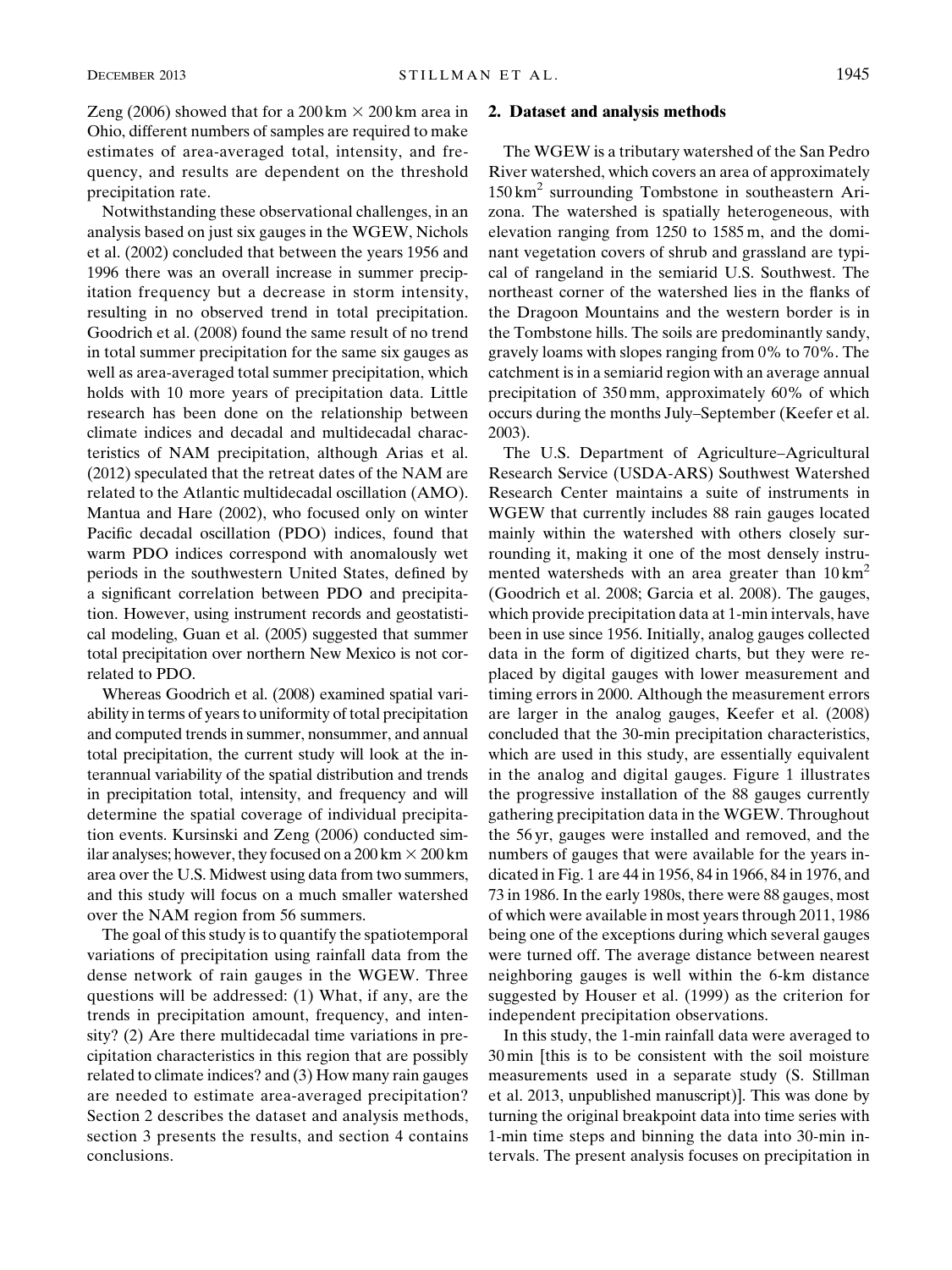

FIG. 1. Location of all rain gauges that were installed in 1956 and in subsequent 10-yr increments over the WGEW. The WGEW is located approximately 150 km southeast of Tucson, Arizona. The winter network refers to the nine gauges that continued to collect data while the rest were shut down from 1 January through 1 June in the years 1980–99.

July–September for which we compute the total rainfall amount  $(T)$ , the intensity  $(I \text{ minus } T \text{ divided by the})$ number of 30-min measurements with precipitation), and frequency  $(F)$  or the fraction of time with precipitation occurrence (the number of 30-min intervals with precipitation divided by the total number of 30-min intervals). Clearly, the value of  $T$  for July–September of each year is equal to the product of  $I$  and  $F$  times the number of 30-min intervals over the time period. While T is independent of the measurement interval used, I and F depend on the selected measurement interval. This may be significant for the short-lived, intense convective storms that characterize the NAM because selecting shorter measurement intervals could result in higher intensities and lower frequencies. The computed values of T, I, and F may also be sensitive to  $p_{\text{crit}}$ , the minimum precipitation amount that the gauges can report (by decreasing  $T$  and  $F$  and increasing  $I$  with the

increase of  $p_{\text{crit}}$ ): in this analysis,  $p_{\text{crit}} > 0.254$  mm (0.01 in) in each 30-min interval. For some aspects of the analysis, the precipitation  $(T, I, \text{and } F)$  data for all of the gauge sites were spatially interpolated onto  $100 \text{ m} \times 100 \text{ m}$  grid cells covering the WGEW using an inverse distance weighted interpolation scheme following Garcia et al. (2008). In this study, we used a second-order, two-dimensional interpolation in which the weighting given to each gauge is inversely proportional to the square of its distance from the grid box.

#### 3. Results and discussion

Figure 2 illustrates the significant temporal variability of the July–September precipitation  $T, I$ , and F averaged over all of the grid cells in the WGEW, and these values agree well with the all-gauge-averaged values. The quantity  $T$  derived as a grid average, for example, varies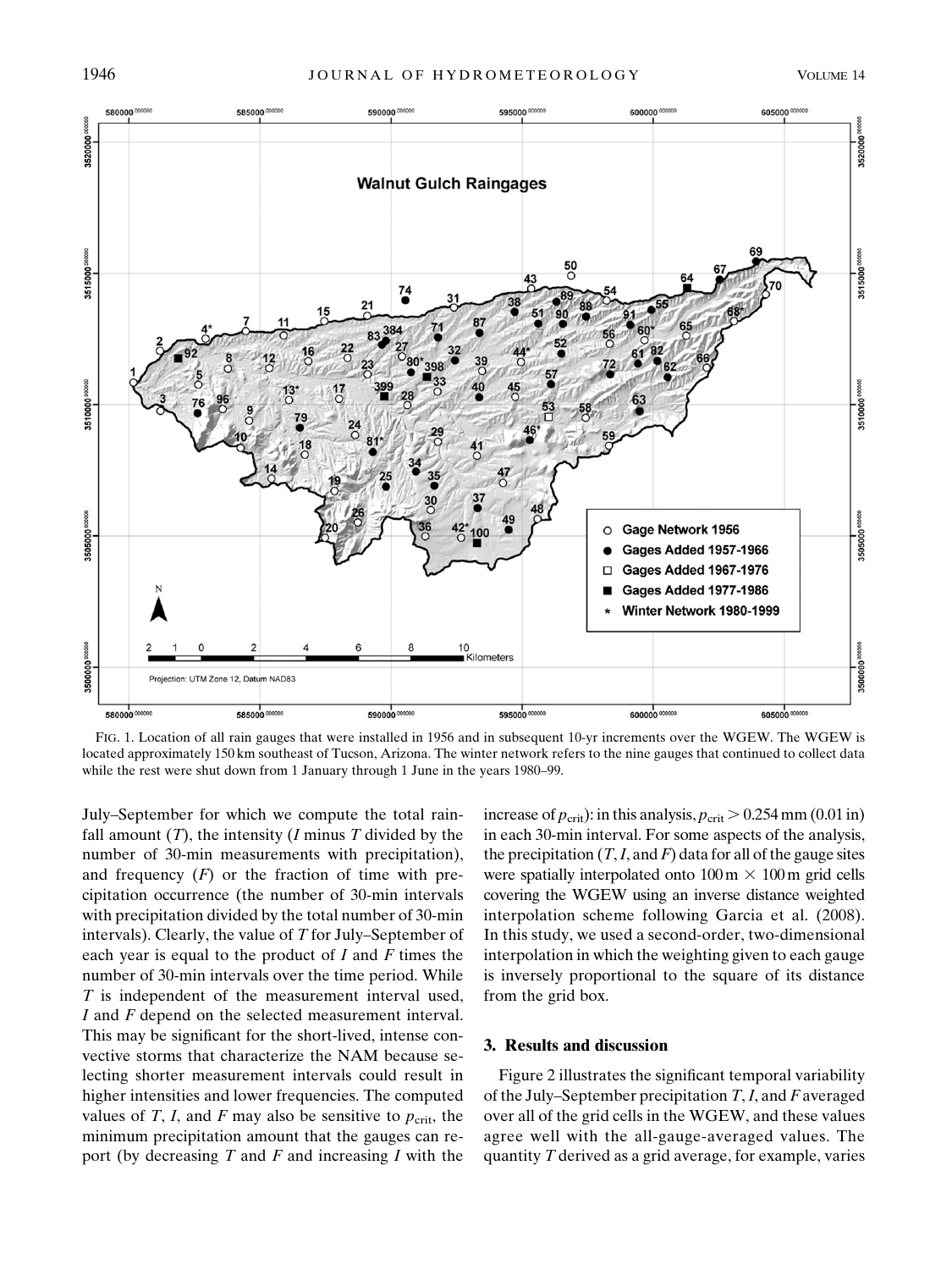

FIG. 2. The 1 July to 30 September spatial mean, median, and maximum likelihood values (found temporally at each grid cell and then averaged spatially) of precipitation (top to bottom) total, intensity, and frequency. These values nearly overlap in each year.

from 95.9–325.8 mm; this is very similar to the all-gaugeaveraged total precipitation, which varies from 93.6 to 321.9 mm. Figure 2 shows that the mean, most frequent (defined as the peak of a 30-bin histogram), and median values of precipitation also agree well with each other. Linear regression of the median values of  $T$ ,  $I$ , and  $F$ from 1956 to 2011 reveals no significant trends, agreeing with Goodrich et al.  $(2008)$  on the trend of T for the period from 1956 to 2006. As previously mentioned, Nichols et al. (2002) found a statistically significant positive trend in  $F$  and negative trend in I between 1956 and 1996 based on an analysis of six rain gauges. During the period between 1956 and 1996 our results (Fig. 2) are consistent with the Nichols et al. (2002) results. The trend in the median of F and I are, respectively,  $1.07 \times$  $10^{-3}$  ( $p = 0.11$ ) and  $-0.23$  mm h<sup>-1</sup> (statistically significant with  $p = 9 \times 10^{-4}$ ) per decade over this period. However, the trends between 1956 and 1996 are not representative of the period between 1956 and 2011, during which trends are an order of magnitude smaller and are not statistically significant. This illustrates the critical importance of using a long period of data in the computation of trends in precipitation intensity and frequency. This is in agreement with the results found by Anderson et al. (2010) over the core monsoon region (Arizona and western New Mexico).

The spatial distributions of  $T$ ,  $I$ , and  $F$  across the WGEW were calculated for each year. Figure 3 shows an example for a dry year (1960) where  $T$ ,  $I$ , and  $F$  vary in the ranges of  $52.3 - 151.7$  mm,  $3 - 6.25$  mm h<sup>-1</sup>, and 0.007–0.014, respectively. In contrast for a wet year (1999), the intensity  $(I)$  has less spatial variation in the range 4.45–6.06 mm h<sup>-1</sup>, while F is generally higher, varying from 0.023–0.032 (Fig. 3). Over the period from



FIG. 3. July–September total (top to bottom) precipitation (mm), intensity (mm  $h^{-1}$ ), and frequency for (left) a dry year (1960) and (right) a wet year (1999).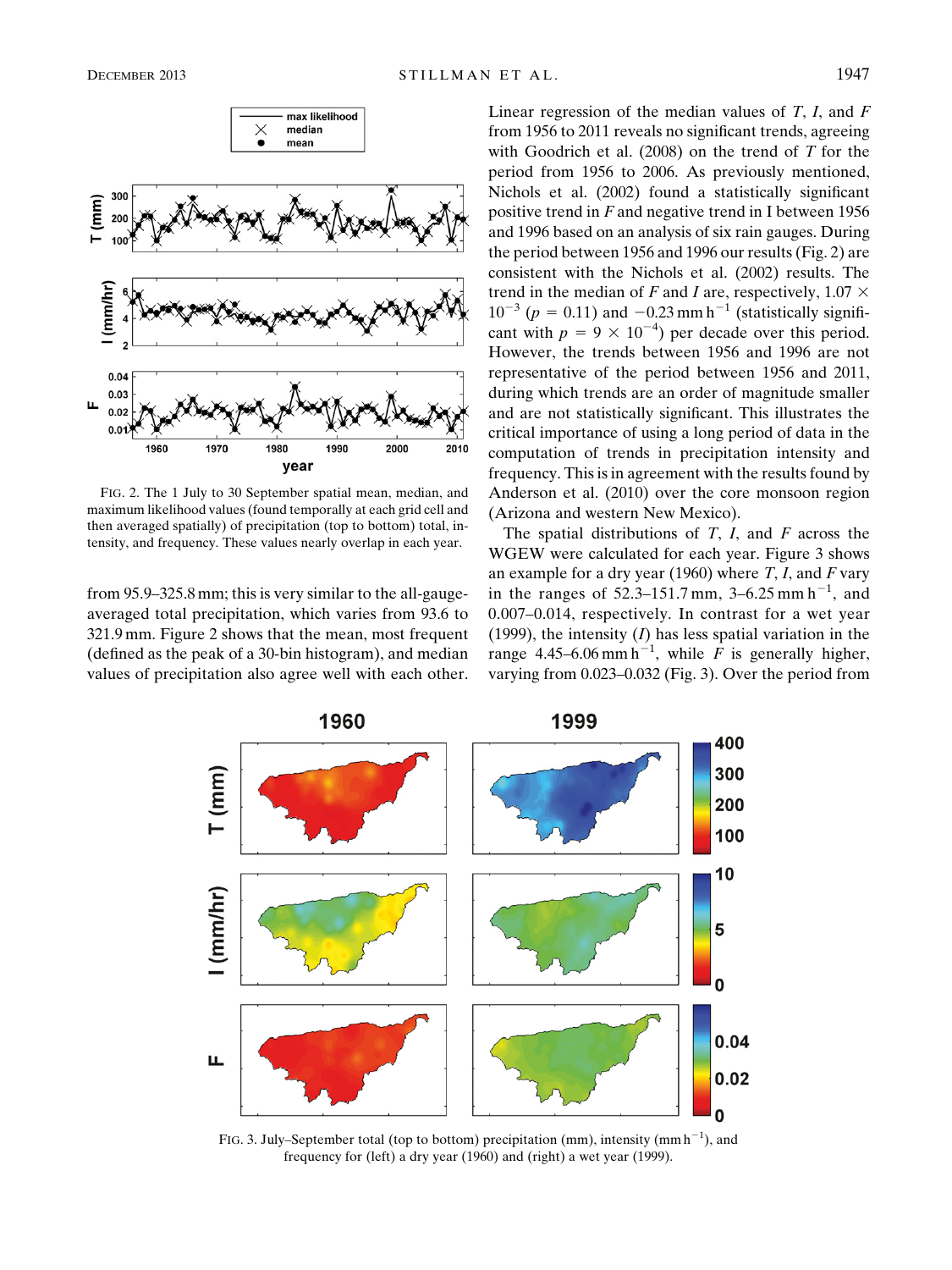1956 to 2011, on average, as found in Goodrich et al.  $(2008)$ , there is a slight increase in T from west to east. Partly because of the mountains bordering the watershed on the northeast and west sides, there is also a west to east increase in intensity, and frequency is highest on the western boundary and lowest in the north-central region.

Interannual relationships between  $T$ ,  $I$ , and  $F$  are computed by first calculating these values each year for each gauge. The correlation of area-averaged (all gauges) frequency to area-averaged total is higher than that of intensity, with correlation values of 0.86 and 0.26, respectively, suggesting that while  $T$  is affected by the average intensity of the individual storms, it is more dependent on the frequency of precipitation. To evaluate the interannual variability of the spatial heterogeneities shown in Fig. 3, for each year we computed the coefficients of (spatial) variation (i.e., the normalized spatial standard deviations) of  $T, I$ , and  $F$ . The years with highest precipitation totals were found to have the least spatial heterogeneity in precipitation  $T$ ,  $I$ , and  $F$  (with the interannual correlation of  $T$  with the normalized spatial standard deviation of T, I, and F of  $-0.47, -0.35$ , and  $-0.55$ , respectively), which suggests that the highest total precipitation across the WGEW tends to occur during years with large storm systems that may cover the entire watershed.

The average value of rainfall intensity across the WGEW in the July–September period can be calculated as the spatial average of the interpolated value of  $I$  for all grid cells (Fig. 3). It can also be computed as the average value of I from each gauge. The latter is done in two ways: as the spatial average of the individual gauge intensities (denoted as local average,  $I_{loc}$ ), or as the intensity of the spatially (all gauge) averaged 30-min precipitation rate (denoted as area average,  $I_{\text{area}}$ ). Figure 4 shows that  $I_{loc}$  varies from 3.07 to 5.78 mm h<sup>-1</sup> and that  $I_{\text{area}}$  varies from 0.59 to 1.61 mm h<sup>-1</sup>, and the ratio of  $I_{\text{loc}}/I_{\text{area}}$  varies from 3.16 to 7.31. This result is broadly consistent with the order of magnitude of the difference between the two averages found by Kursinski and Zeng (2006) over a much larger (200 km  $\times$  200 km) homogeneous area in Ohio, United States.

The area-averaged intensity is lower because it involves averaging the 30-min precipitation of all gauges, some of which may receive no measured rainfall during a 30-min period. The greater the difference between  $I_{loc}$ and  $I<sub>area</sub>$ , the more spatially heterogeneous the precipitation pattern, and the results given in Fig. 4 clearly indicate that during the NAM, convective precipitation is indeed spatially heterogeneous across the  $150 \text{ km}^2$ area of the WGEW. To better quantify this heterogeneity, we calculated the spatial coverage of storms in the



FIG. 4. Interannual variability of spatial average of July– September precipitation (a) intensities at all gauge sites  $(I<sub>loc</sub>)$  and (b) intensity of 30-min precipitation  $(I<sub>area</sub>)$ .

monsoon season for selected period in Fig. 5. In each year, the fractional coverage is calculated as the time average of the fraction of gauges that received any precipitation over a prescribed time interval (2 and 12 h in Fig. 5) during which there was recorded precipitation somewhere in WGEW. For a 2-h interval, the average coverage is never greater than 40%, and even for a 12-h interval, the average fractional coverage during the monsoon season peaks at around 60%. Since the lifespan of convective precipitation is usually within two hours, the convective precipitation fractional coverage as used in the canopy interception computation in regional models with a grid spacing of  $\sim$ 12 km should be less than 0.4 over the southwestern United States. It is interesting to note that the fractional spatial coverage of storms peaks in the late 1970s (Fig. 5), while the value of  $I$  is relatively small during this period (Fig. 2). The mechanisms for this and for the abrupt jump in the fractional spatial coverage in some years (e.g., in late 1990s for the 2-h interval) are unclear at present and require further analysis.

The PDO and AMO indices are recognized as characterizing important modes of variability in the earth system at the multidecadal time scale. The PDO index is computed as the first principal component of North Pacific sea surface temperature (SST) variability ([http://](http://jisao.washington.edu/pdo/) [jisao.washington.edu/pdo/\)](http://jisao.washington.edu/pdo/), while the AMO index is computed as the detrended weighted average SST anomalies over the North Atlantic ([http://www.esrl.noaa.gov/psd/](http://www.esrl.noaa.gov/psd/data/timeseries/AMO/) [data/timeseries/AMO/](http://www.esrl.noaa.gov/psd/data/timeseries/AMO/)). McCabe et al. (2004) showed that drought frequency in the United States is highly related to AMO and PDO. Correlation analysis of precipitation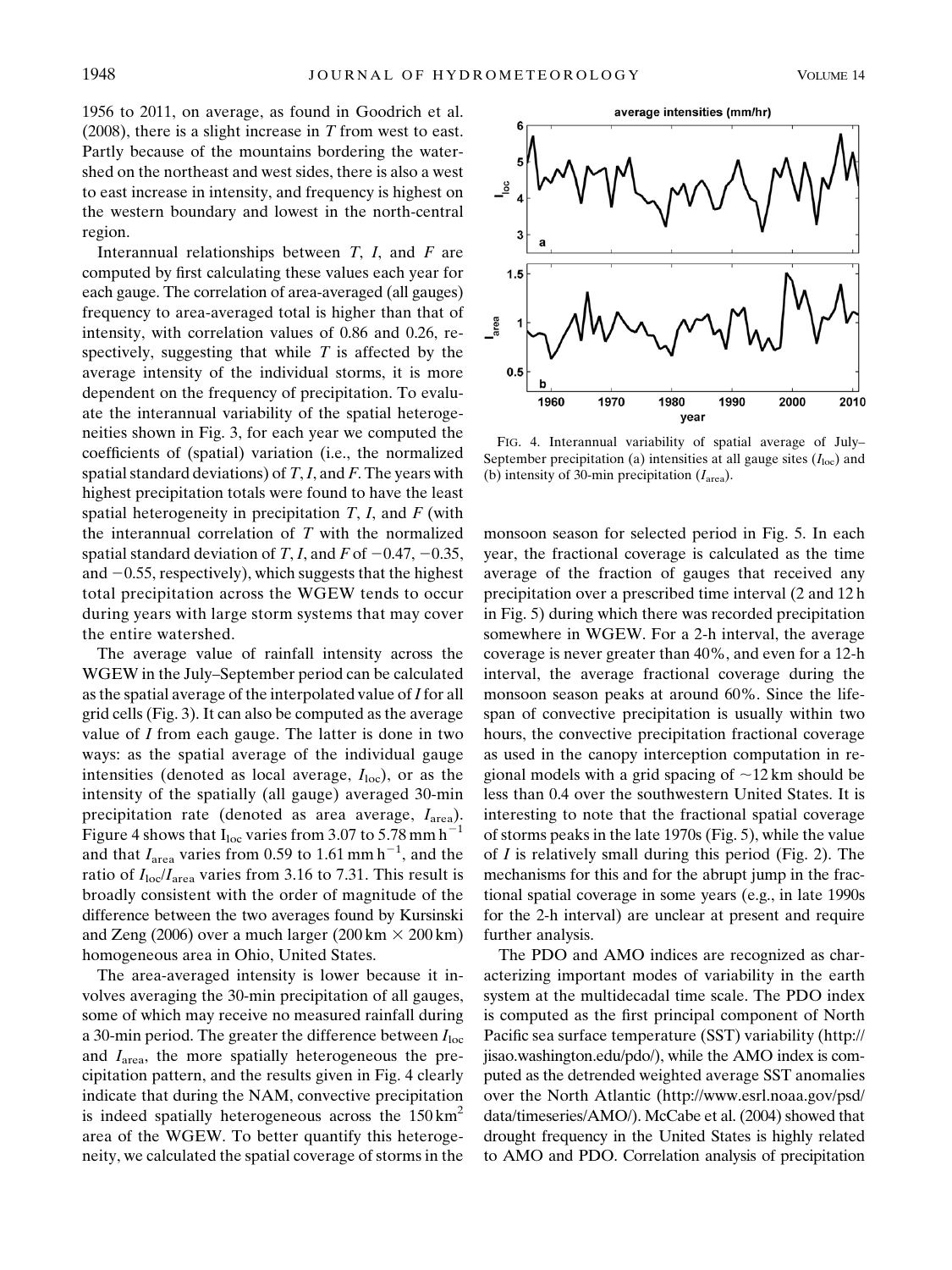

FIG. 5. Average fraction of gauges that received precipitation during storm events for time intervals of 2 and 12 h when any precipitation occurred within the watershed. FIG. 6. Averaged diurnal cycle of 30-min precipitation (top to

characteristics in the WGEW shows a correlation of I with the PDO of  $-0.46$ , which is significant at the 0.01 level. Similarly, correlations of the 12-h storm coverage with the AMO and PDO indices are  $-0.38$  and 0.32 (both significant at the 0.01 level). The correlation of  $F$ and the AMO is  $-0.24$  (significant at the 0.05 level only). In contrast, the correlations of T with both the PDO and AMO indices are not significant, and the correlations of  $I$  with the AMO index and  $F$  with the PDO index are also not significant.

When analyzing the diurnal cycle of precipitation, we first computed  $T$ ,  $I$ , and  $F$  for each half hour in the months from July through September at each gauge site: these are shown as gray lines in Fig. 6. These quantities can alternatively be computed using 30-min precipitation averaged over all gauges, shown as the black solid lines in Fig. 6. The maximum frequency of precipitation occurs at 1600 LT (Fig. 6b), with a broader maximum in precipitation amount between 1500 and 2200 LT (Fig. 6a). Between the hours of 0200 and 1200 LT, precipitation intensity is fairly constant and low (Fig. 6c). The average gauge intensity (frequency) is lower (higher) than the individual intensities (frequencies) because of the limited spatial coverage of individual convective storms within the catchment (also shown in Figs. 4, 5). This suggests that  $I$  and  $F$  derived from individual gauges cannot be used to reliably evaluate these values for areaaveraged precipitation (as calculated by weather and climate models, for example). To explore the interannual variability of the diurnal cycle given in Fig. 6, Fig. 7 shows the hour of maximum precipitation frequency for each



bottom) amount, frequency, and intensity over the whole period for each gauge (gray lines) and for the all-gauge average (black lines).

gauge and for the all-gauge average for each year between 1956 and 2011. The maximum frequency of all-gauge-averaged precipitation always occurs during mid- to late afternoon hours, while the timing of maximum frequency for individual gauges falls around this time or later in the day, and occasionally in the hours after midnight.

Following Kursinski and Zeng (2006) and Xie and Arkin (1995), Fig. 8 illustrates the number of gauges needed to make a reliable estimate of area-averaged precipitation over the aggregation periods of 1 and 30 days. For each number of gauges  $n$  (between 1 and 50), n gauges were randomly selected 50 times from the 88 gauges, and the standard deviation of the difference



FIG. 7. Local hour with maximum frequency of precipitation for each gauge (gray dots) and for the all-gauge average (black outlined squares).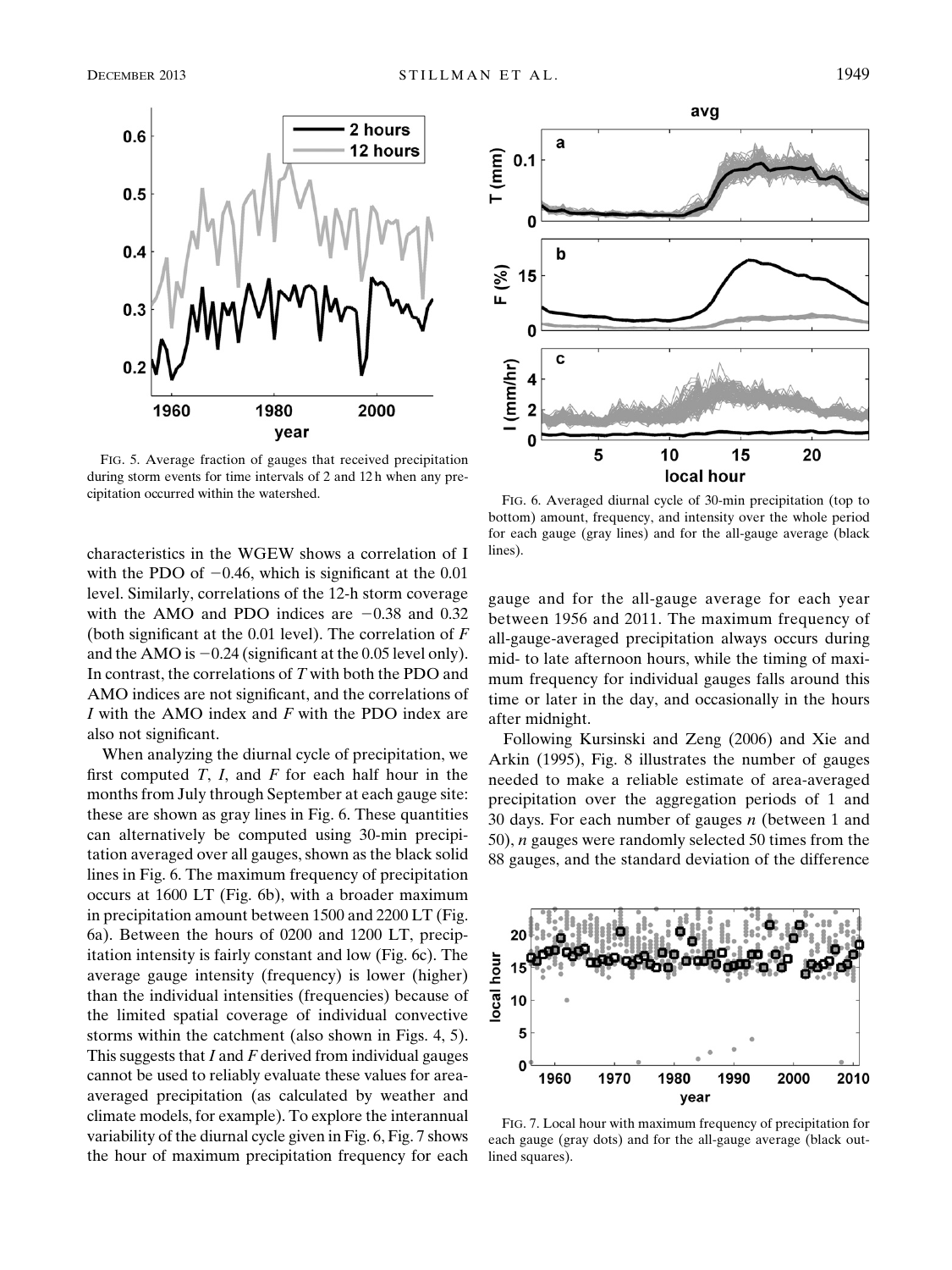

FIG. 8. (a) Relative uncertainty (defined in the text) and (b) correlation of estimates to actual precipitation for 1- and 30-day total precipitation vs gauge numbers.

between the n-gauge-averaged and all-gauge-averaged precipitation was then computed. This value normalized by the all-gauge-averaged precipitation represents the relative uncertainty. For example, 18 gauges are required for the estimated area-averaged daily averaged precipitation with 50% relative uncertainty (Fig. 8a), but when estimating 30-day-averaged precipitation, only 11 gauges are required for 10% uncertainty in areaaveraged precipitation. The correlation between estimates of area-averaged precipitation made with a limited number of gauges and the all-gauge-averaged precipitation (Fig. 8b) increases more rapidly with gauge number than the decrease in the standard deviation (Fig. 8a). Furthermore, the correlation is similar for the daily and 30-day precipitation, while the standard deviation is quite different for daily and 30-day-averaged precipitation. To reach a correlation of 0.95, five gauges are needed for both the daily and 30-day-averaged precipitation estimates, this being similar to the number of gauges (five) reported in Xie and Arkin (1995) and Kursinski and Zeng (2006) for estimates over much larger  $2.5^{\circ} \times 2.5^{\circ}$  and  $200 \text{ km } \times$ 200 km areas.

As mentioned earlier, gauges were intermittently removed and installed so that there was a minimum of 37 available gauges from July to September in any year. As results (e.g., those in Figs. 2–7) may be affected by the density of measurement, we repeated the above analyses using 56 gauges that were available for at least 50 yr (90%) of the study period and found that the above conclusions are not affected. For instance, while the range of values of the all-gauge- and grid-averaged precipitation is slightly smaller (97.1–314.9 mm and 101– 321 mm, respectively), the trends found are almost the same. In the period 1956–2006, the trends in  $I$  and  $F$  are  $-0.25$  mm h<sup>-1</sup> decade<sup>-1</sup> and 1.06  $\times$  10<sup>-3</sup> decade<sup>-1</sup> and

are significant, and for the period 1956–2011, as with the all-gauge trend analysis, these trends disappear. The fractional coverage still peaks in the late 1970s where  $I_{loc}$ and  $I<sub>area</sub>$  are relatively low. The significant correlations found between climate indices and precipitation characteristics remain significant, and no new significant correlations are found when the consistent 56 gauges are used as opposed to the full set.

# 4. Conclusions

The Walnut Gulch Experimental Watershed (WGEW) in Southeastern Arizona with a drainage area of  $\sim$ 150 km<sup>2</sup> is subject to highly variable and intermittent summer precipitation during the North American monsoon. The spatial and temporal variability of 30-min-averaged precipitation measured with 88 rain gauges distributed across the WGEW were analyzed during the period from July through September between 1956 and 2011. The primary results of this analysis are as follows.

- 1) The spatially averaged total precipitation, precipitation intensity, and frequency of precipitation from July through September show large interannual variability. The trend toward increasing frequency and decreasing intensity in precipitation for the period of 1956–96 reported in previous research which used just 6 gauges was also observed in this analysis of 88 gauges. However, these trends do not persist when the time period of analysis is extended through to 2011. This result emphasizes the importance of using adequately long-term datasets in trend assessment.
- 2) The spatial average precipitation correlates with the normalized spatial standard deviation of total, intensity, and frequency. The grid-averaged total precipitation is more highly correlated with gridaveraged frequency than with grid-averaged intensity. Most precipitation events do not cover the entire watershed, and the average fractional coverage of rainfall over 2- and 12-h periods is less than 40% and 60% of the gauges, respectively.
- 3) A possible multidecadal pattern in intensity and average storm coverage was found with a sign change of trend in late 1970s. Correlations of precipitation intensity with PDO and storm coverage with PDO and AMO are statistically significant (at the 0.01 and 0.05 levels), but correlations of precipitation amount with AMO and PDO are insignificant.
- 4) Gauge precipitation amount and frequency are highest between 1500 and 2200 LT, and spatially averaged precipitation is most frequent over the WGEW at 1600 LT. Storms between the hours of 0200 and 1200 LT have very low intensity.